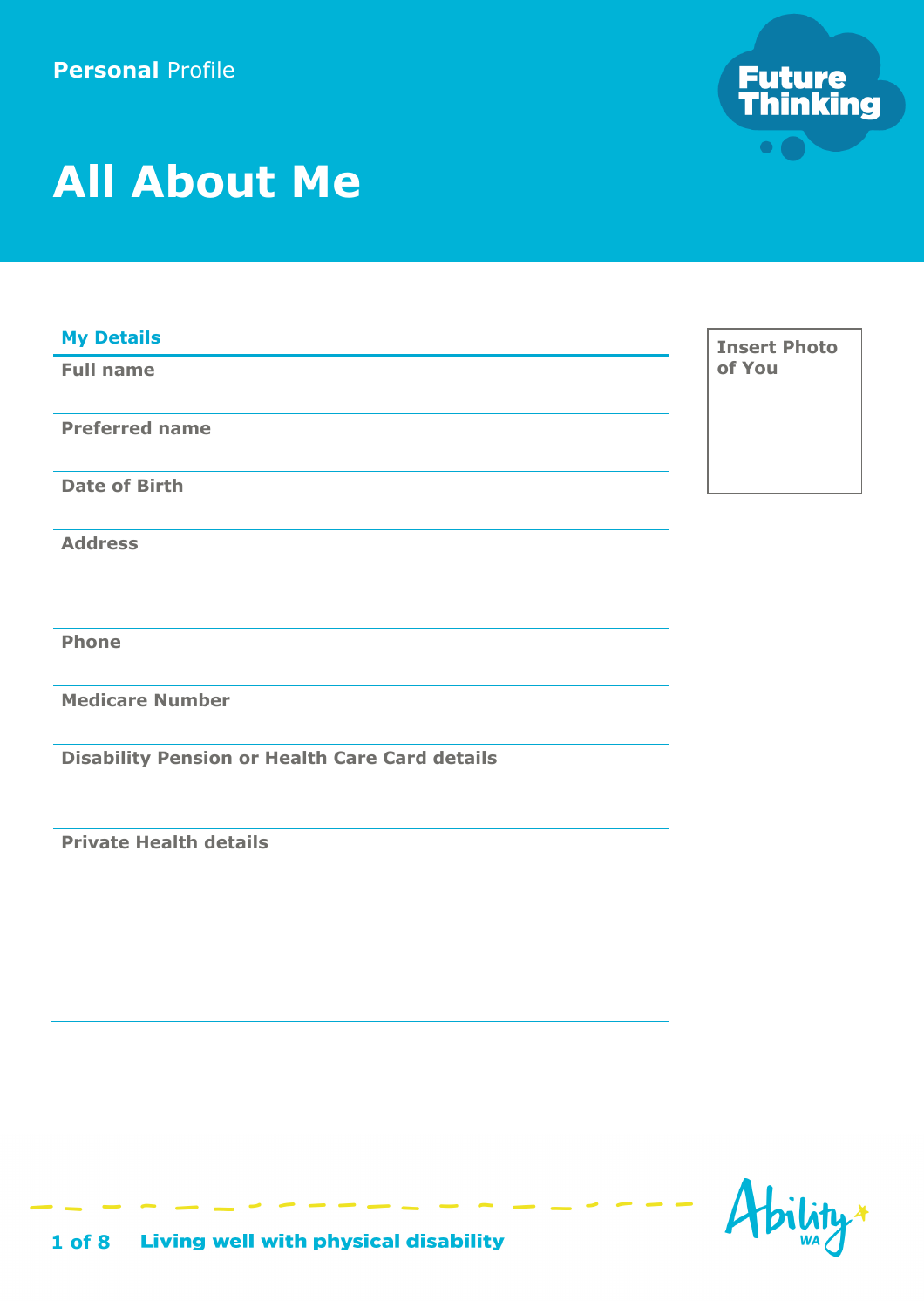#### **Communication Method**

 $\Box$ See attached Communication Profile; OR

Detail how you communicate and what level of support or strategies you need.

| one<br>an<br>٠ |  |
|----------------|--|
|----------------|--|

 $\Box$ 

|  |  | I provide all consent |  |  |
|--|--|-----------------------|--|--|
|--|--|-----------------------|--|--|

- I provide all medical history and information required  $\perp$
- $\Box$ I have an Enduring Power of Attorney / Guardianship Order (attach copy)
- $\Box$ I have an Advanced Health Directive (attach copy)
- $\Box$ I have an Advocate assist me; OR
- $\Box$ Detail who has legal decision making authority, including after hours contact. Detail who to contact for medical history and other health information.

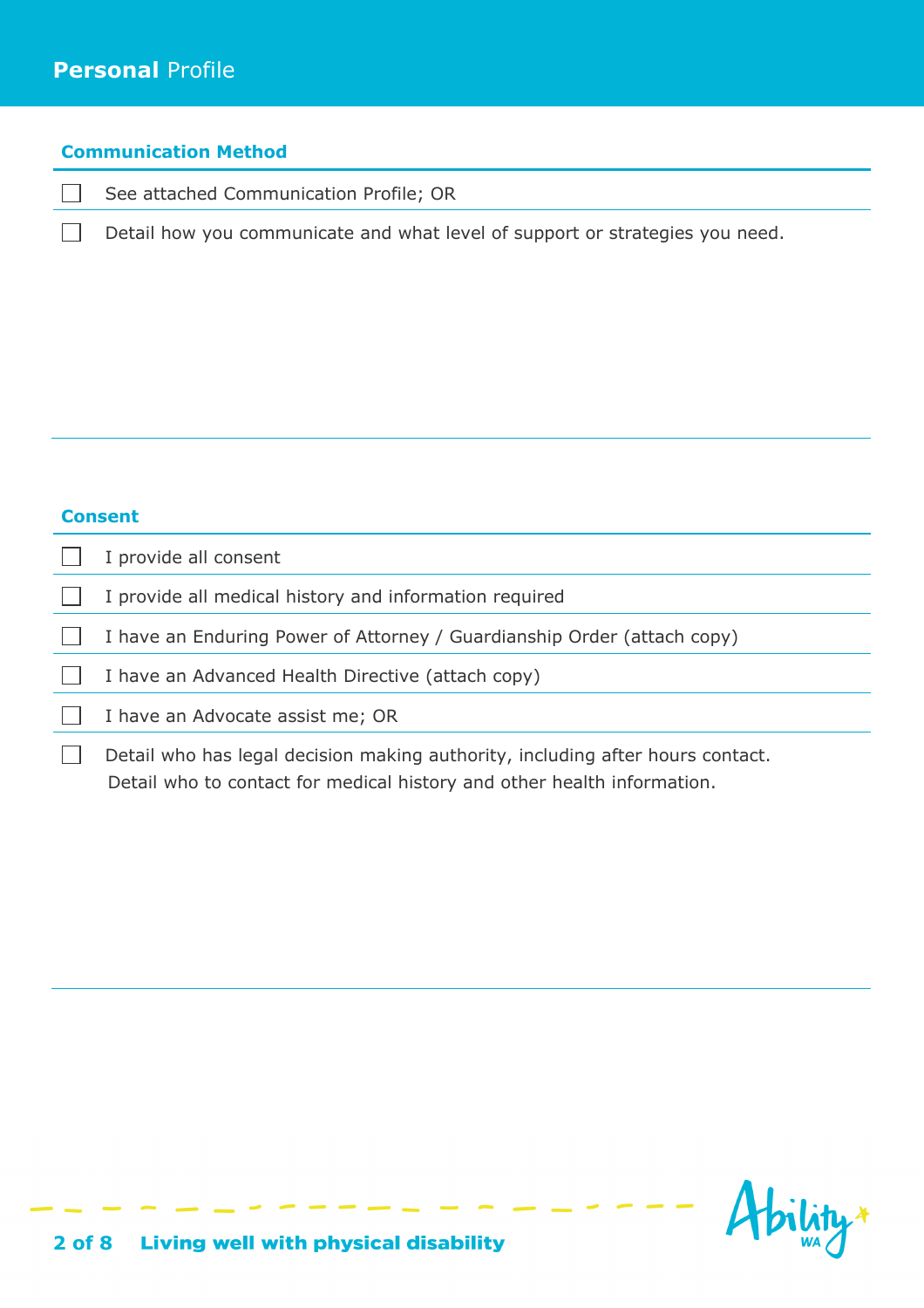## **My Contacts**

#### **Next of Kin**

| <b>Name</b>             |                        |                             |
|-------------------------|------------------------|-----------------------------|
| <b>Relationship</b>     |                        |                             |
| <b>Contact details</b>  |                        |                             |
| <b>Level of Support</b> | Emergency contact only | Involved in decision making |

#### **Family/Carer**

| <b>Name</b>             |                                                                                  |
|-------------------------|----------------------------------------------------------------------------------|
| Relationship            |                                                                                  |
| <b>Contact details</b>  |                                                                                  |
| <b>Level of Support</b> | Describe your desired level of involvement and support of your family and carers |

#### **GP Details**

| <b>Name</b>            |                                          |
|------------------------|------------------------------------------|
| <b>Contact details</b> |                                          |
| <b>Specialists</b>     | Name, Hospital or rooms, contact details |

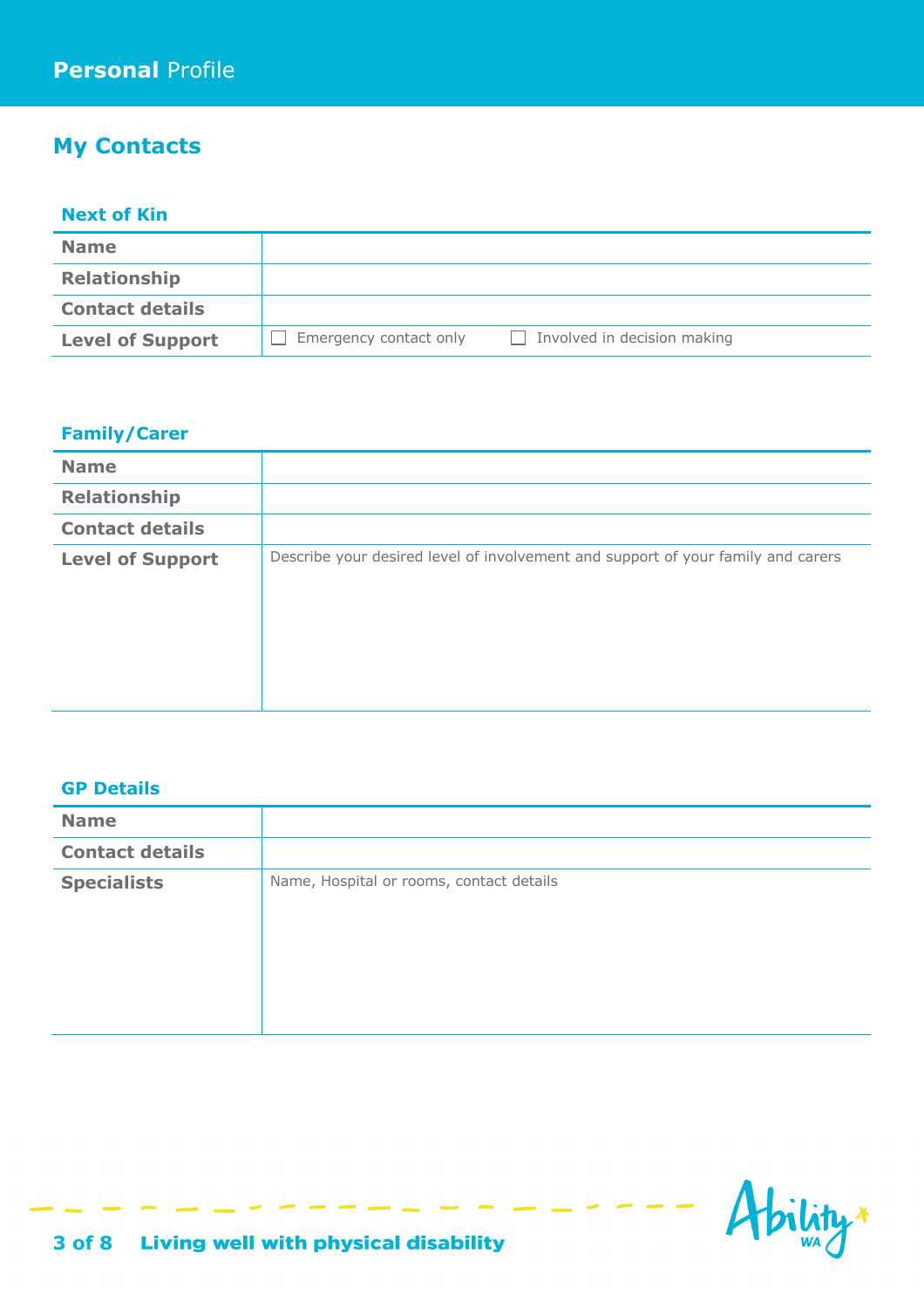## **Disability Support Organisation Details**

| <b>Name of</b><br>organisation                                          |                                                                                                                                                                               |
|-------------------------------------------------------------------------|-------------------------------------------------------------------------------------------------------------------------------------------------------------------------------|
| <b>Type of support</b><br>e.g. accommodation,<br>professional services. | Describe what type of support is provided e.g. 24 hour support, personal care,<br>intermittent nursing, Registered Nurses 24 hour<br>Detail what type of service you receive. |
|                                                                         |                                                                                                                                                                               |
| <b>Contact details</b><br>including after<br>hours and key<br>personnel |                                                                                                                                                                               |

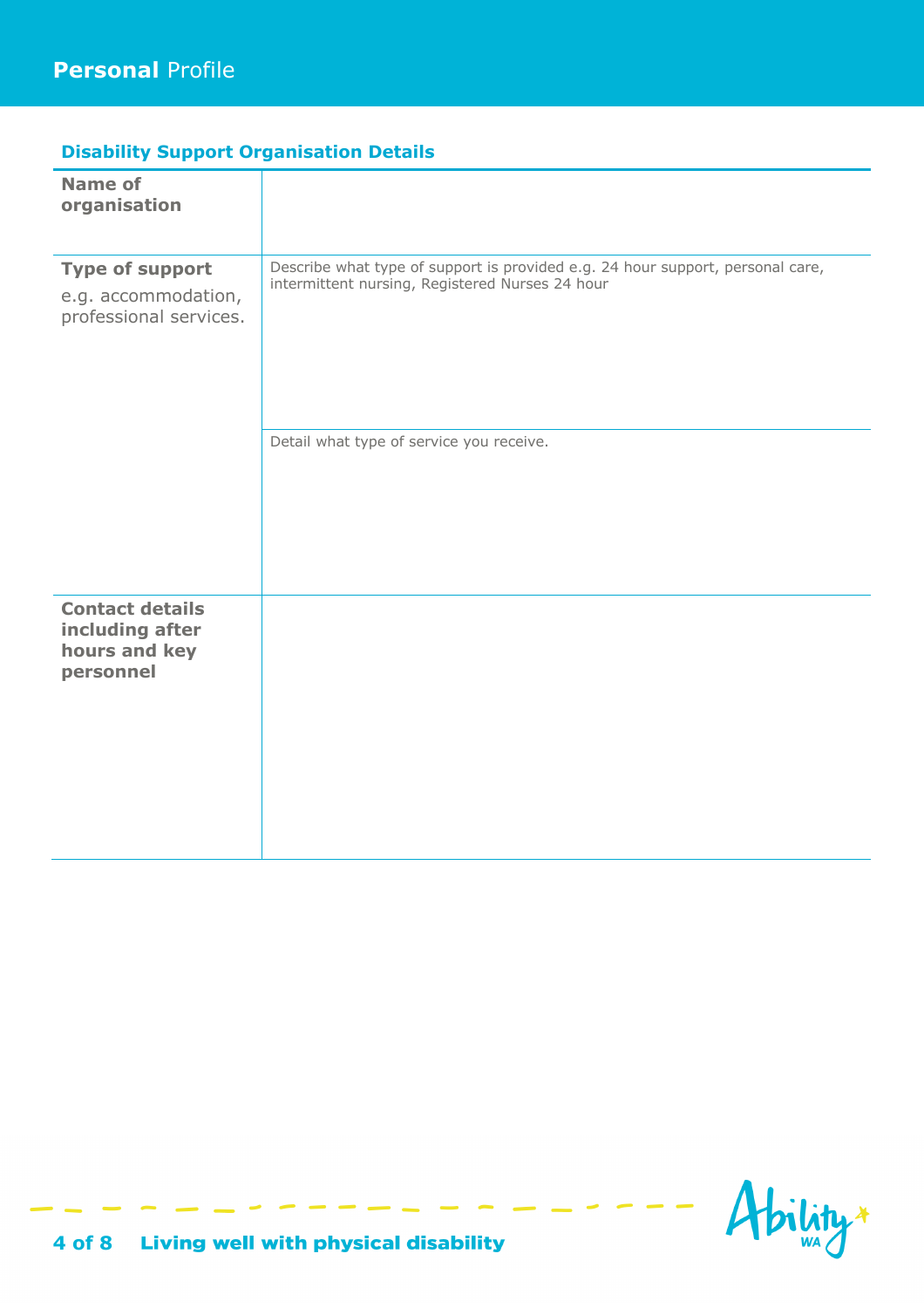## **Disability Therapy Provider Details**

| <b>Name of</b><br>organisation                                          |                                                                                                                                                                                            |
|-------------------------------------------------------------------------|--------------------------------------------------------------------------------------------------------------------------------------------------------------------------------------------|
| <b>Type of support</b><br>e.g. accommodation,<br>professional services. | Detail what programs or support are provided by therapists, phycologists, social<br>workers, dietitians and other allied health professionals.<br>Detail what type of service you receive. |
|                                                                         |                                                                                                                                                                                            |
| <b>Contact details</b><br>including after<br>hours and key<br>personnel | List your therapists, social worker, psychologist, dietitian and other health<br>professionals                                                                                             |

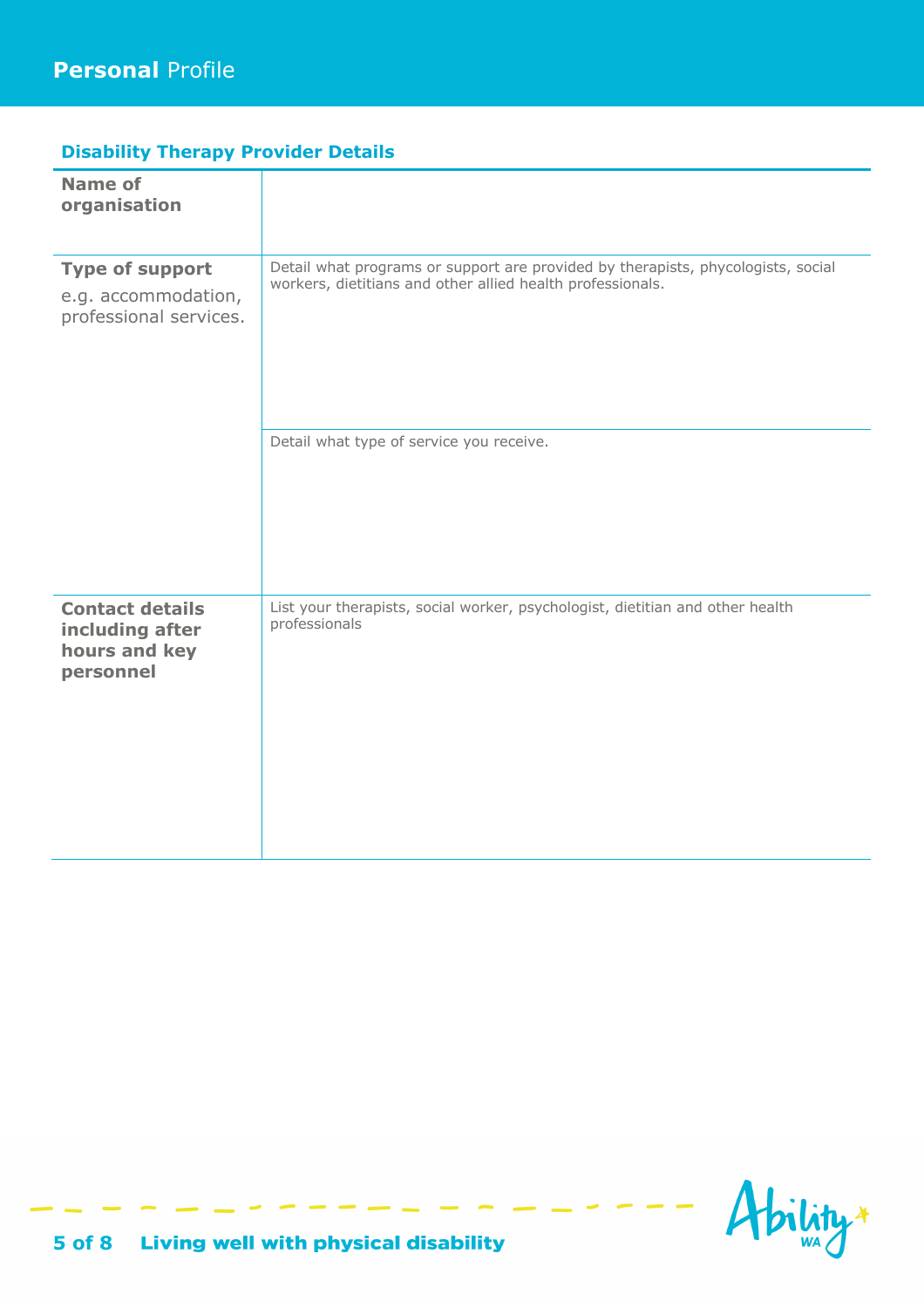## **My Health**

| <b>Allergies</b>                                 | Detail any allergies you have or write Nil Known if you do not have any allergies.                                                              |
|--------------------------------------------------|-------------------------------------------------------------------------------------------------------------------------------------------------|
|                                                  |                                                                                                                                                 |
| <b>Alerts</b>                                    | Detail anything that is very important for health professionals to know about you.                                                              |
| <b>Diagnosis</b>                                 |                                                                                                                                                 |
|                                                  |                                                                                                                                                 |
| <b>Secondary conditions</b>                      |                                                                                                                                                 |
|                                                  |                                                                                                                                                 |
| <b>Other health</b>                              |                                                                                                                                                 |
| conditions                                       |                                                                                                                                                 |
| <b>Specific health needs</b><br>or "Your Normal" | Describe any specific signs and symptoms for you or anything specific about your<br>condition that is relevant to you.<br>Describe Your Normal. |

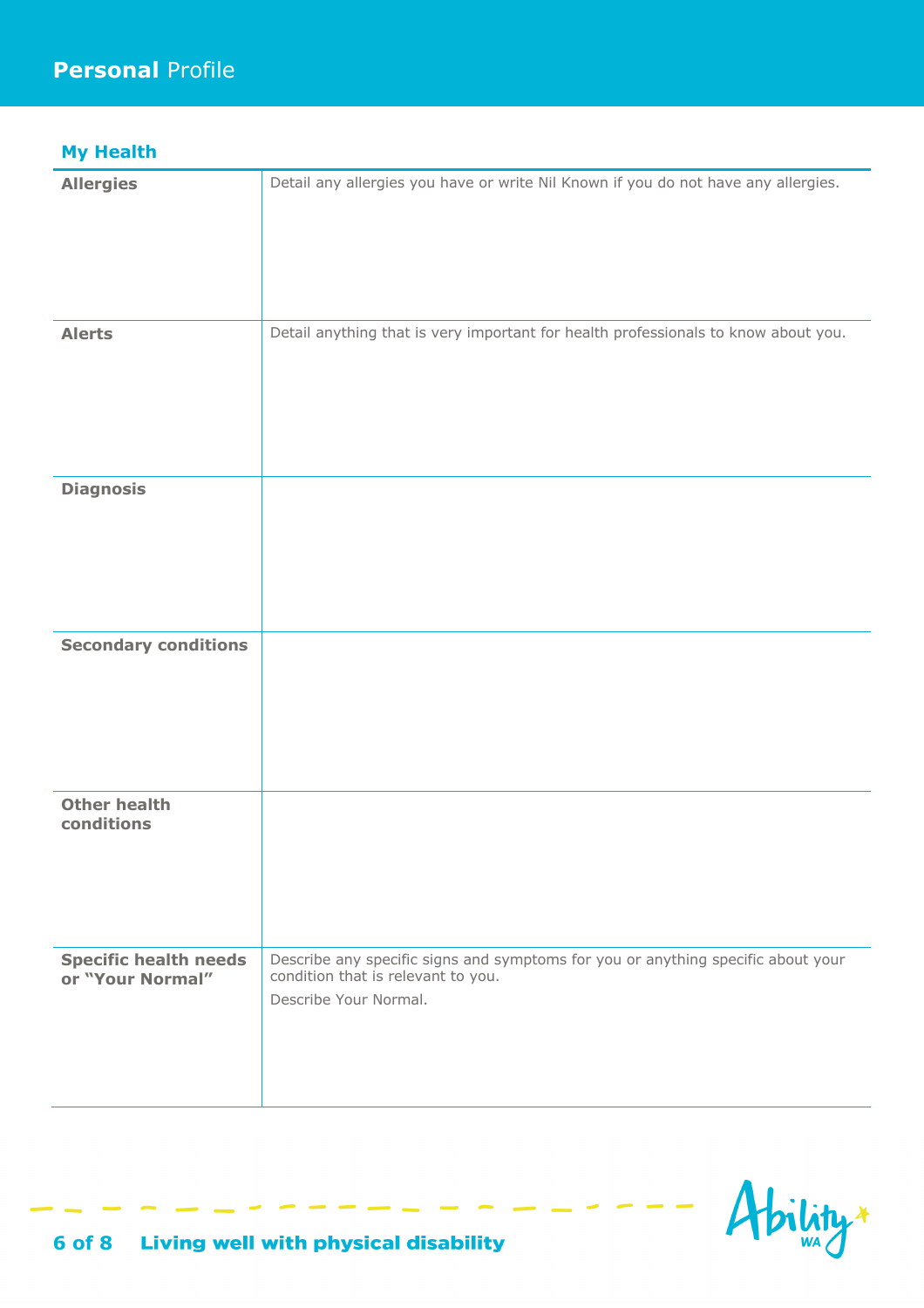| <b>My Health</b>                          |                                                                                                                                                                                         |
|-------------------------------------------|-----------------------------------------------------------------------------------------------------------------------------------------------------------------------------------------|
| <b>Current medications</b>                | See attached medication chart<br><b>OR</b><br>Detail all medications, dosage, reason and who prescribed the medication as well<br>as your local pharmacy.                               |
| Past Medical /<br><b>Surgical History</b> | List your past medical and surgical history, illnesses and hospital admissions.                                                                                                         |
| <b>Immunisation Record</b>                |                                                                                                                                                                                         |
| <b>Mealtimes</b>                          | See attached mealtime plan<br>$\perp$<br><b>OR</b><br>Detail whether you have any modifications to your food or fluids.                                                                 |
| <b>Support Needs</b>                      | Detail what support you need for personal care. E.g. full support, supervision or<br>support for some tasks. Include: Eating and drinking, Showering, Toileting,<br>Dressing, Behaviour |